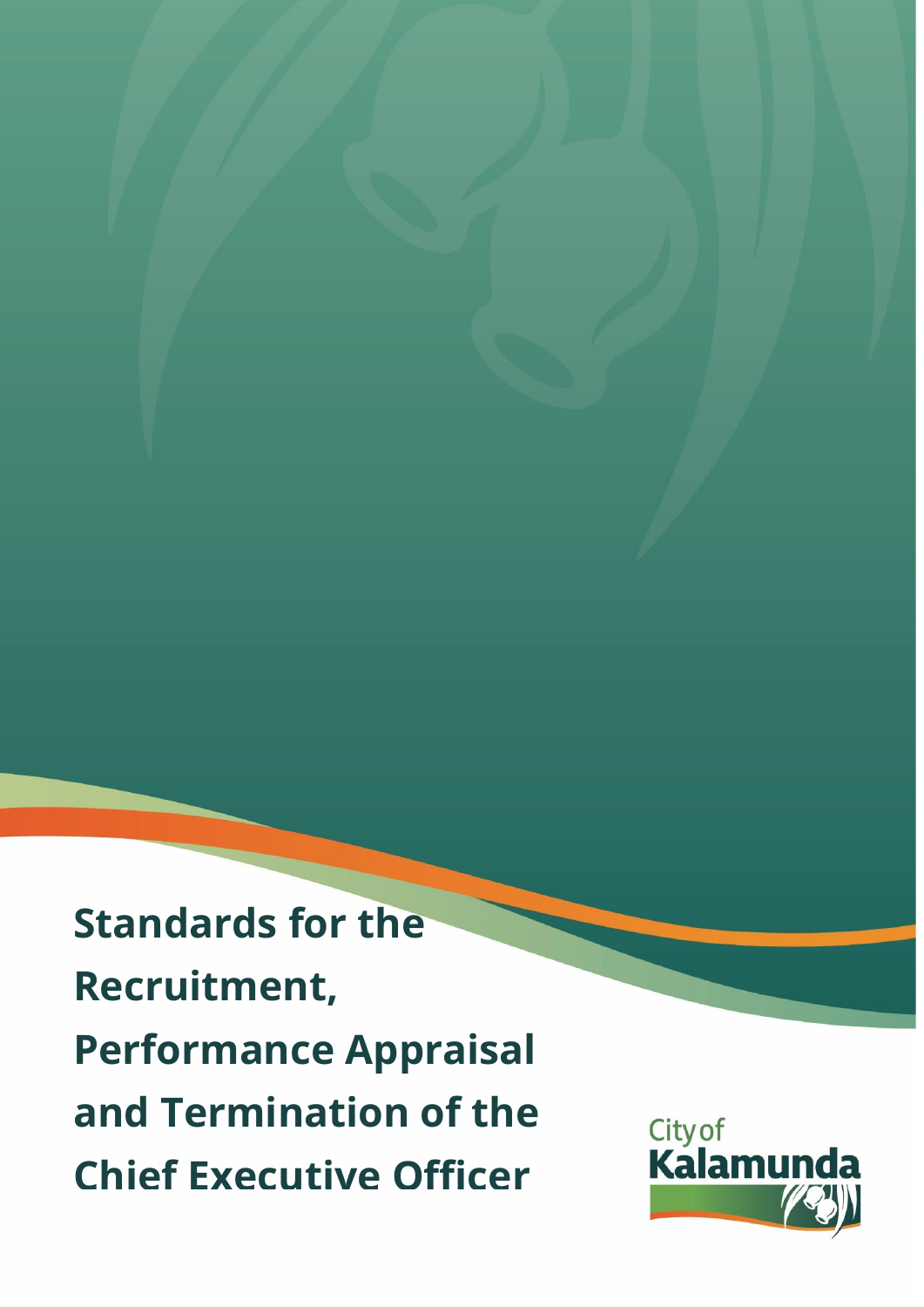#### **CITY OF KALALMUNDA**

### **STANDARDS FOR THE RECRUITMENT, PERFORMANCE APPRAISAL AND TERMINATION OF THE CHIEF EXECUTIVE**

#### **Division 1 – Preliminary Provisions**

#### **1. Citation**

This is the City of Kalamunda Standards for the Recruitment, Performance Appraisal and Termination of the Chief Executive Officer.

#### **2. Terms used**

2.1 In these standards: -

**Act** means the Local Government Act 1995;

**additional performance criteria** means performance criteria agreed by the local government and the CEO under clause 16(1)(b);

**applicant** means a person who submits an application to the local government for the position of CEO;

**CEO** means Chief Executive Officer;

**contract of employment** means the written contract, as referred to in section 5.39 of the Act, that governs the employment of the CEO;

**contractual performance criteria** means the performance criteria specified in the CEO's contract of employment as referred to in section 5.39(3)(b) of the Act; **job description form** means the job description form for the position of CEO approved by the local government under clause 5(2);

**local government** means the [insert name of local government];

**selection criteria** means the selection criteria for the position of CEO determined by the local government under clause 5(1) and set out in the job description form;

**selection panel** means the selection panel established by the local government under clause 8 for the employment of a person in the position of CEO.

2.2 Other terms used in this code that are also used in the Act have the same meaning as in the Act unless the contrary intention appears.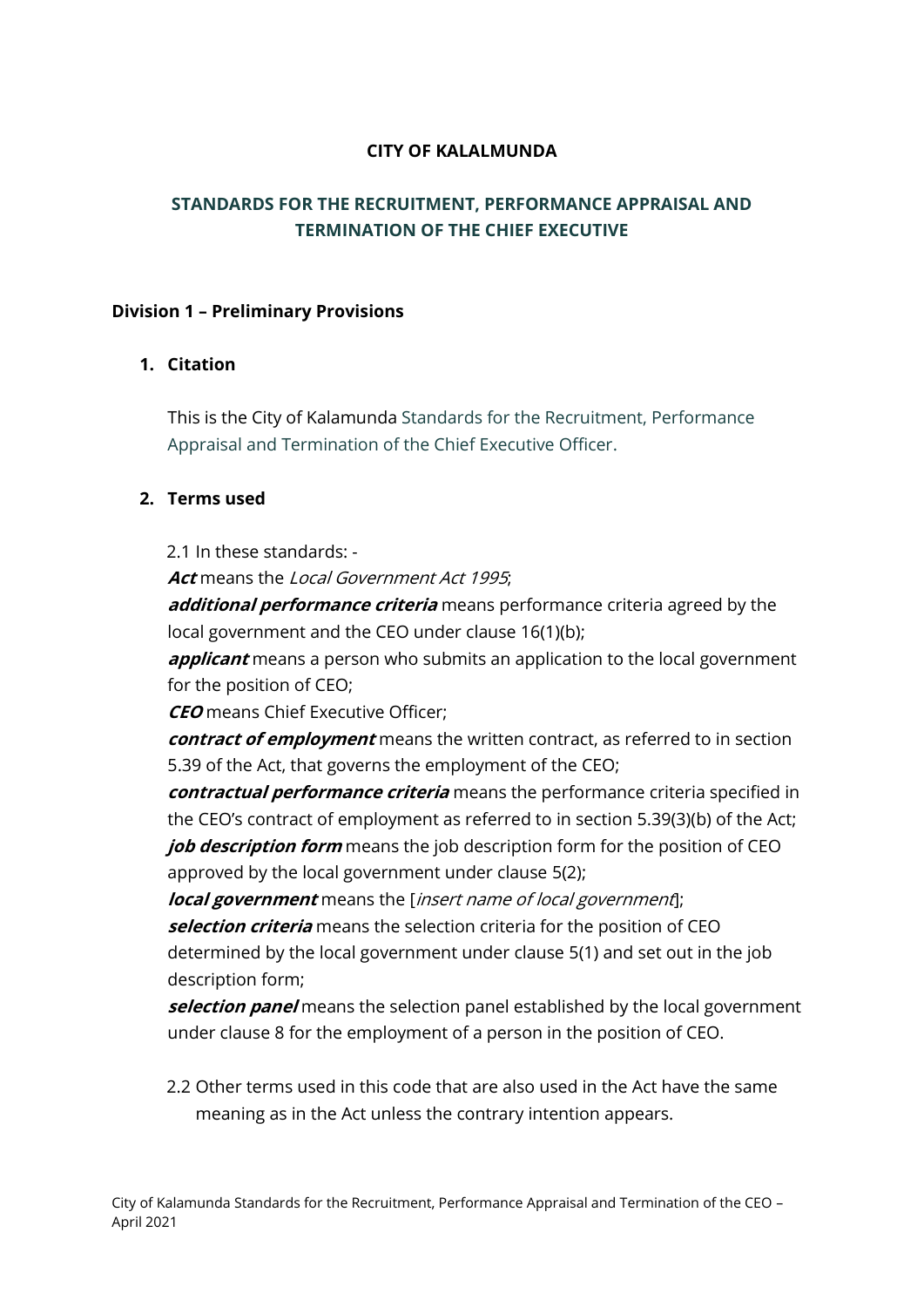### **Division 2 – Standards for recruitment of CEOs**

### **3. Overview of Division**

This Division sets out standards to be observed by the local government in relation to the recruitment of CEOs.

### **4. Application of Division**

- 4.1 Except as provided in subclause 4.2, this Division applies to any recruitment and selection process carried out by the local government for the employment of a person in the position of CEO.
- 4.2 This Division does not apply
	- (a) if it is proposed that the position of CEO be filled by a person in a class prescribed for the purposes of section 5.36(5A) of the Act; or
	- (b) in relation to a renewal of the CEO's contract of employment, except in the circumstances referred to in clause 13(2).

# **5. Determination of selection criteria and approval of job description form**

- 5.1 The local government must determine the selection criteria for the position of CEO, based on the local government's consideration of the knowledge, experience, qualifications and skills necessary to effectively perform the duties and responsibilities of the position of CEO of the local government.
- 5.2 The local government must, by resolution of an absolute majority of the council, approve a job description form for the position of CEO which sets out —
	- (a) the duties and responsibilities of the position; and
	- (b) the selection criteria for the position determined in accordance with subclause 5.1.

# **6. Advertising requirements**

- 6.1 If the position of CEO is vacant, the local government must ensure it complies with section 5.36(4) of the Act and the Local Government (Administration) Regulations <sup>1996</sup> regulation 18A.
- 6.2 If clause 13 applies, the local government must advertise the position of CEO in the manner referred to in the Local Government (Administration) Regulations <sup>1996</sup> regulation 18A as if the position was vacant

City of Kalamunda Standards for the Recruitment, Performance Appraisal and Termination of the CEO – April 2021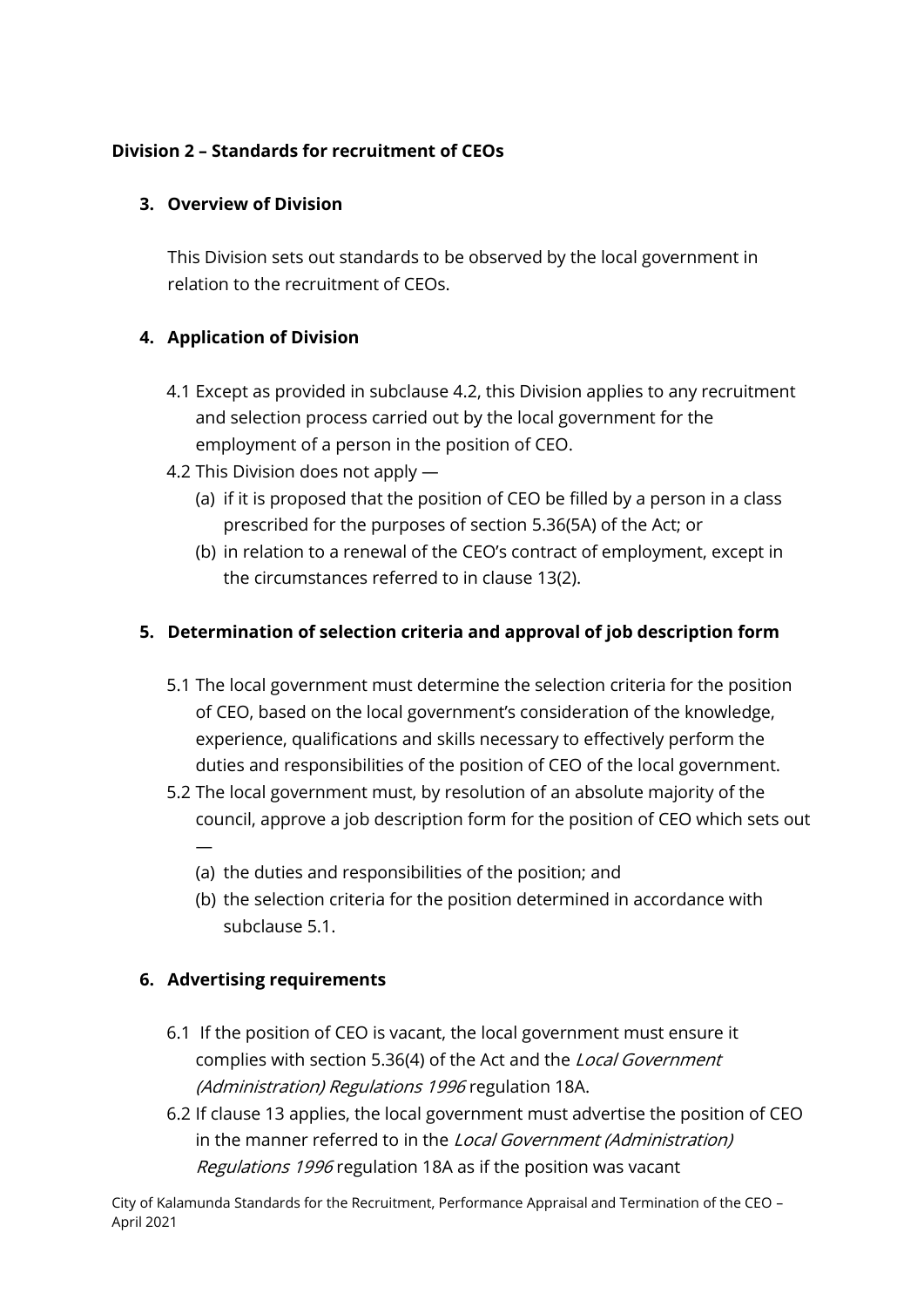# **7. Job description form to be made available by local government**

If a person requests the local government to provide to the person a copy of the job description form, the local government must —

- a) inform the person of the website address referred to in the Local Government (Administration) Regulations <sup>1996</sup>regulation 18A (2) (da); or
- b) if the person advises the local government that the person is unable to access that website address —
	- (i) email a copy of the job description form to an email address provided by the person; or
	- (ii) mail a copy of the job description form to a postal address provided by the person.

# **8. Establishment of selection panel for employment of CEO**

### 8.1 In this clause—

**independent person** means a person other than any of the following—

- a) a council member;
- b) an employee of the local government;
- c) a human resources consultant engaged by the local government.
- 8.2 The local government must establish a selection panel to conduct the recruitment and selection process for the employment of a person in the position of CEO.
- 8.3 The selection panel must comprise
	- a) council members (the number of which must be determined by the local government); and
	- b) at least 1 independent person.

# **9. Recommendation by selection panel**

- 9.1 Each applicant's knowledge, experience, qualifications and skills must be assessed against the selection criteria by or on behalf of the selection panel.
- 9.2 Following the assessment referred to in subclause 9.1, the selection panel must provide to the local government
	- a) a summary of the selection panel's assessment of each applicant; and
	- b) unless subclause (3) applies, the selection panel's recommendation as to which applicant or applicants are suitable to be employed in the position of CEO.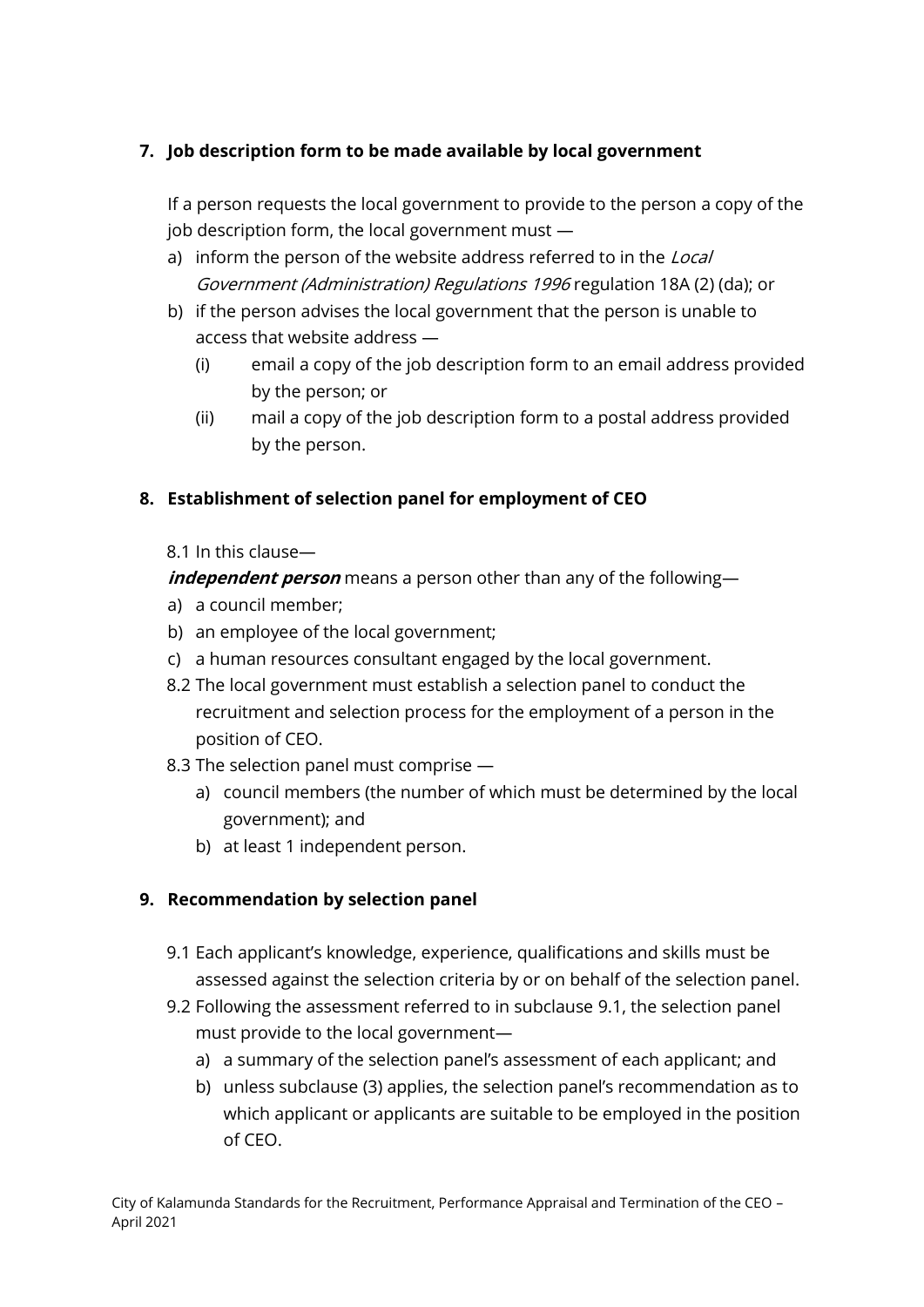- 9.3 If the selection panel considers that none of the applicants are suitable to be employed in the position of CEO, the selection panel must recommend to the local government
	- a) that a new recruitment and selection process for the position be carried out in accordance with these standards; and
	- b) the changes (if any) that the selection panel considers should be made to the duties and responsibilities of the position or the selection criteria.
- 9.4 The selection panel must act under subclauses 9.1, 9.2 and 9.3
	- a) in an impartial and transparent manner; and
	- b) in accordance with the principles set out in section 5.40 of the Act.
- 9.5 The selection panel must not recommend an applicant to the local government under subclause 9.2 (b) unless the selection panel has
	- a) assessed the applicant as having demonstrated that the applicant's knowledge, experience, qualifications and skills meet the selection criteria; and
	- b) verified any academic, or other tertiary level, qualifications the applicant claims to hold; and
	- c) whether by contacting referees provided by the applicant or making any other inquiries the selection panel considers appropriate, verified the applicant's character, work history, skills, performance and any other claims made by the applicant.
- 9.6 The local government must have regard to, but is not bound to accept, a recommendation made by the selection panel under this clause.

# **10. Application of cl. 5 where new process carried out**

- 10.1 This clause applies if the local government accepts a recommendation by the selection panel under clause 9(3)(a) that a new recruitment and selection process for the position of CEO be carried out in accordance with these standards.
- 10.2 Unless the local government considers that changes should be made to the duties and responsibilities of the position or the selection criteria
	- a) Clause 5 does not apply to the new recruitment and selection process; and
	- b) the job description form previously approved by the local government under clause 5.2 is the job description form for the purposes of the new recruitment and selection process.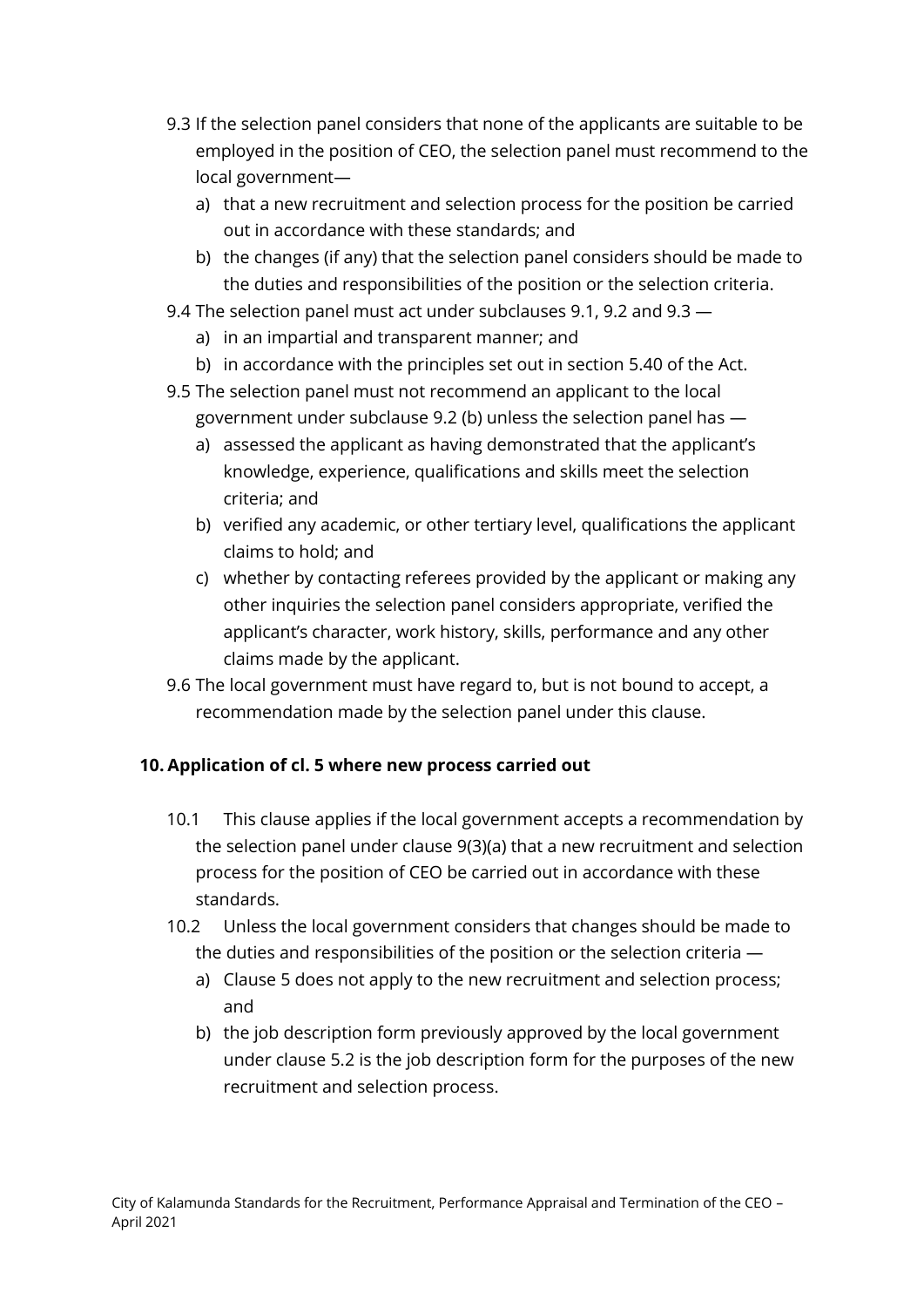# **11. Offer of employment in position of CEO**

Before making an applicant an offer of employment in the position of CEO, the local government must, by resolution of an absolute majority of the council, approve —

- a) the making of the offer of employment to the applicant; and
- b) the proposed terms of the contract of employment to be entered into by the local government and the applicant.

# **12. Variations to proposed terms of contract of employment**

- 12.1 This clause applies if an applicant who is made an offer of employment in the position of CEO under clause 11 negotiates with the local government a contract of employment (the **negotiated contract**) containing terms different to the proposed terms approved by the local government under clause 11(b).
- 12.2 Before entering into the negotiated contract with the applicant, the local government must, by resolution of an absolute majority of the council, approve the terms of the negotiated contract.

# **13. Recruitment to be undertaken on expiry of certain CEO contracts**

13.1 In this clause —

**commencement day** means the day on which the Local Government (Administration) Amendment Regulations <sup>2021</sup> regulation 6 comes into operation.

- 13.2 This clause applies
	- a) upon the expiry of the contract of employment of the person (the **incumbent CEO**) who holds the position of CEO —
		- (i) the incumbent CEO will have held the position for a period of 10 or more consecutive years, whether that period commenced before, on or after commencement day; and
		- (ii) a period of 10 or more consecutive years has elapsed since a recruitment and selection process for the position was carried out, whether that process was carried out before, on or after commencement day;
			- and
	- b) the incumbent CEO has notified the local government that they wish to have their contract of employment renewed upon its expiry.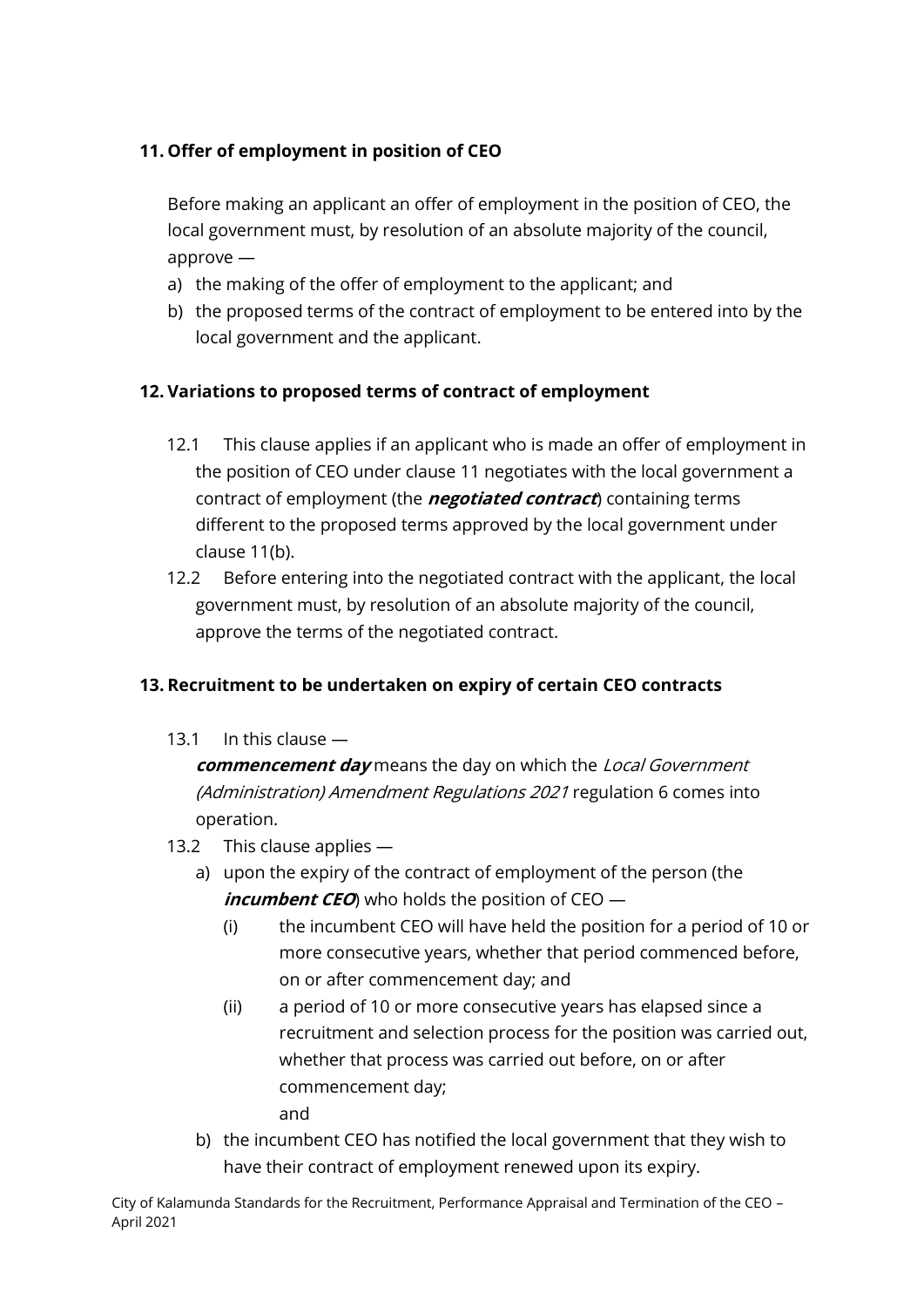- 13.3 Before the expiry of the incumbent CEO's contract of employment, the local government must carry out a recruitment and selection process in accordance with these standards to select a person to be employed in the position of CEO after the expiry of the incumbent CEO's contract of employment.
- 13.4 This clause does not prevent the incumbent CEO's contract of employment from being renewed upon its expiry if the incumbent CEO is selected in the recruitment and selection process referred to in subclause (3) to be employed in the position of CEO.

### **14. Confidentiality of information**

The local government must ensure that information provided to, or obtained by, the local government in the course of a recruitment and selection process for the position of CEO is not disclosed, or made use of, except for the purpose of, or in connection with, that recruitment and selection process.

### **Division 3 – Standards for review of performance of CEOs**

### **15. Overview of Division**

This Division sets out standards to be observed by the local government in relation to the review of the performance of CEOs.

# **16. Performance review process to be agreed between local government and CEO**

- 16.1 The local government and the CEO must agree on
	- a) the process by which the CEO's performance will be reviewed; and
	- b) any performance criteria to be met by the CEO that are in addition to the contractual performance criteria.
- 16.2 Without limiting subclause 16.1, the process agreed under subclause 16.1(a) must be consistent with clauses 17, 18 and 19.
- 16.3 The matters referred to in subclause 16.1 must be set out in a written document.

# **17. Carrying out a performance review**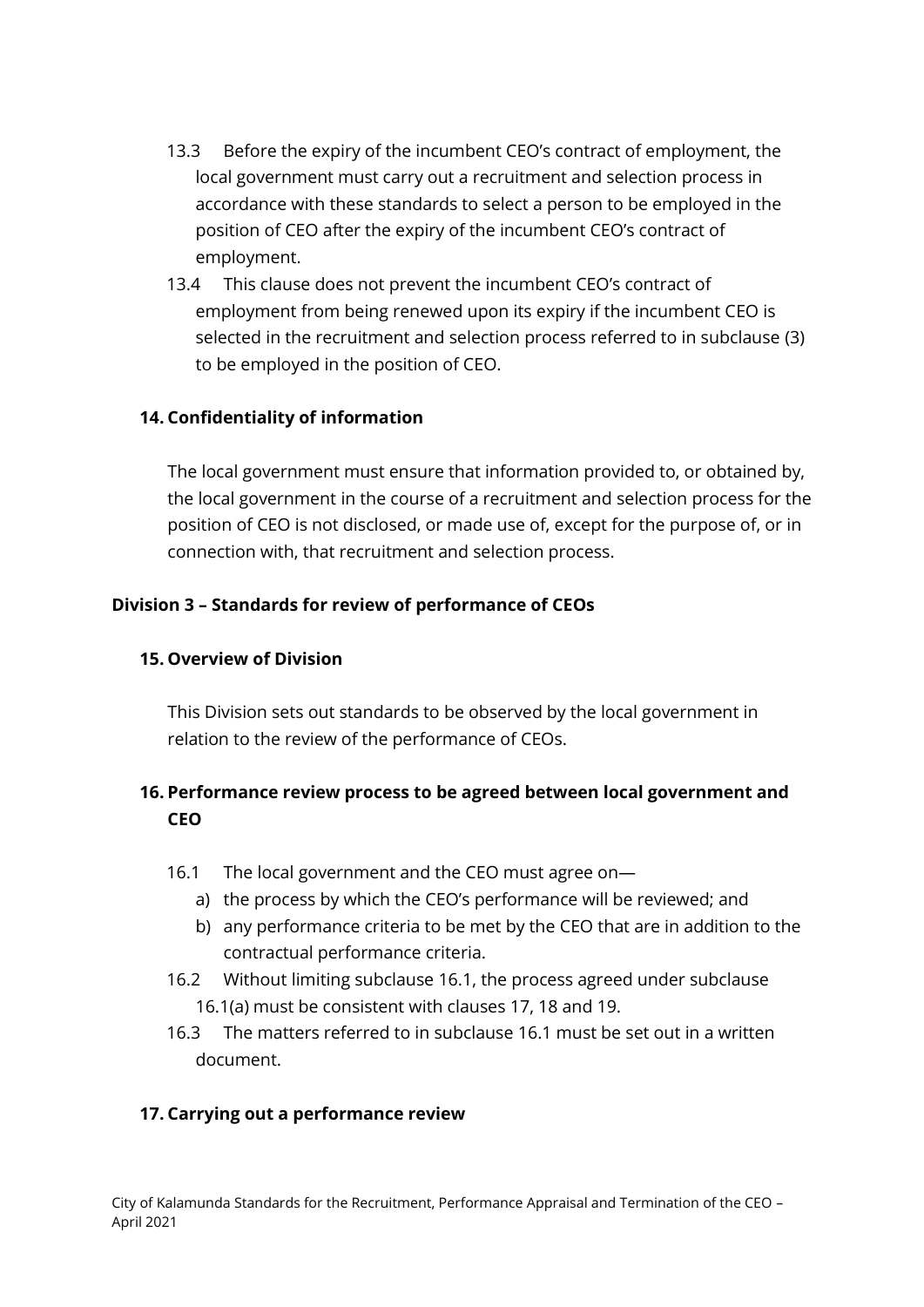- 17.1 A review of the performance of the CEO by the local government must be carried out in an impartial and transparent manner.
- 17.2 The local government must
	- a) collect evidence regarding the CEO's performance in respect of the contractual performance criteria and any additional performance criteria in a thorough and comprehensive manner; and
	- b) review the CEO's performance against the contractual performance criteria and any additional performance criteria, based on that evidence.

#### **18. Endorsement of performance review by local government**

Following a review of the performance of the CEO, the local government must, by resolution of an absolute majority of the council, endorse the review.

#### **19. CEO to be notified of results of performance review**

After the local government has endorsed a review of the performance of the CEO under clause 18, the local government must inform the CEO in writing of —

- a) the results of the review; and
- b) if the review identifies any issues about the performance of the CEO how the local government proposes to address and manage those issues.

### **Division 4 – Standards for termination of employment of CEOs**

#### **20. Overview of this Division**

This Division sets out standards to be observed by the local government in relation to the termination of the employment of CEOs.

### **21. General principles applying to any termination**

- 21.1 The local government must make decisions relating to the termination of the employment of a CEO in an impartial and transparent manner.
- 21.2 The local government must accord a CEO procedural fairness in relation to the process for the termination of the CEO's employment, including
	- a) informing the CEO of the CEO's rights, entitlements and responsibilities in relation to the termination process; and
	- b) notifying the CEO of any allegations against the CEO; and
	- c) giving the CEO a reasonable opportunity to respond to the allegations; and